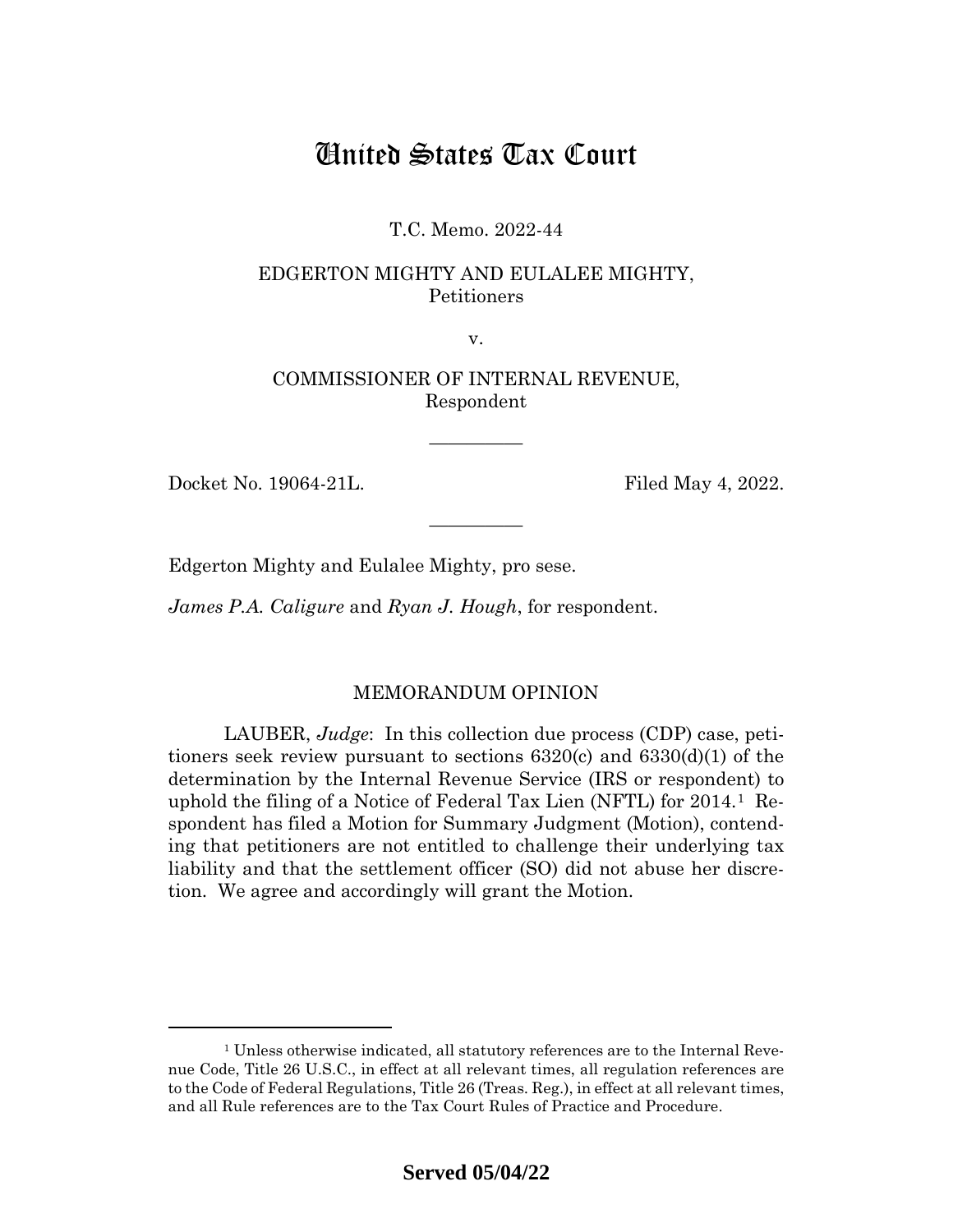#### **[\*2]** *Background*

The following facts are derived from the parties' pleadings and motion papers, including the attached declaration and exhibits. Petitioners resided in New York when the Petition was timely filed.

Petitioners filed a timely Federal income tax return for 2014, which the IRS selected for examination. During the examination the IRS concluded that petitioners had failed to substantiate itemized deductions totaling \$35,923 and deductions of \$12,605 reported on Schedule C, Profit or Loss From Business. The IRS also determined that petitioners had failed to report "other income" of \$28,296. The IRS made the latter determination on the basis of a Form 1099–C, Cancellation of Debt, issued by JPMorgan Chase Bank, N.A. (Chase). The Form 1099–C reported that petitioners during 2014 had received income of \$28,296 from cancellation of indebtedness, and the IRS determined that this sum was includible in their 2014 gross income. The IRS also made several other minor and computational adjustments.

On March 22, 2016, the IRS issued petitioners a timely notice of deficiency via certified mail. For 2014 the notice determined a deficiency of \$17,304 and an accuracy-related penalty of \$3,461. The notice advised petitioners that, if they wished to challenge this determination, they would need to petition this Court within 90 days. *See* § 6213(a). They did not do so. Accordingly, on August 15, 2016, the IRS assessed the deficiency and penalty for 2014 as set forth in the notice.[2](#page-1-0)

On March 6, 2017, petitioners filed an amended return for 2014. When submitting the amended return, they explained that Chase had issued duplicate Forms 1099–C for 2014, one addressed to their daughter as the borrower and another to petitioners as guarantors. The IRS reviewed the amended return and agreed with petitioners that the debt cancellation of \$28,296 did not constitute taxable income to them. The IRS accordingly abated the portions of the deficiency and the penalty

<span id="page-1-0"></span><sup>2</sup> The notice of deficiency also addressed petitioners' 2013 tax year, determining for that year a deficiency of \$6,556 and an accuracy-related penalty of \$1,311. But the collection action at issue relates to 2014 only; neither the NFTL nor the notice of determination makes any reference to petitioners' 2013 tax year. In a CDP case such as this, our jurisdiction depends on the issuance of a notice of determination following a timely request for a CDP hearing and the filing of a petition for review. §§ 6320(c), 6330(d)(1); *Orum v. Commissioner*, 123 T.C. 1, 8, 11–12 (2004), *aff'd*, 412 F.3d 819 (7th Cir. 2005). Because the record fails to establish that the IRS issued petitioners a notice of determination with respect to 2013, we lack jurisdiction over that year.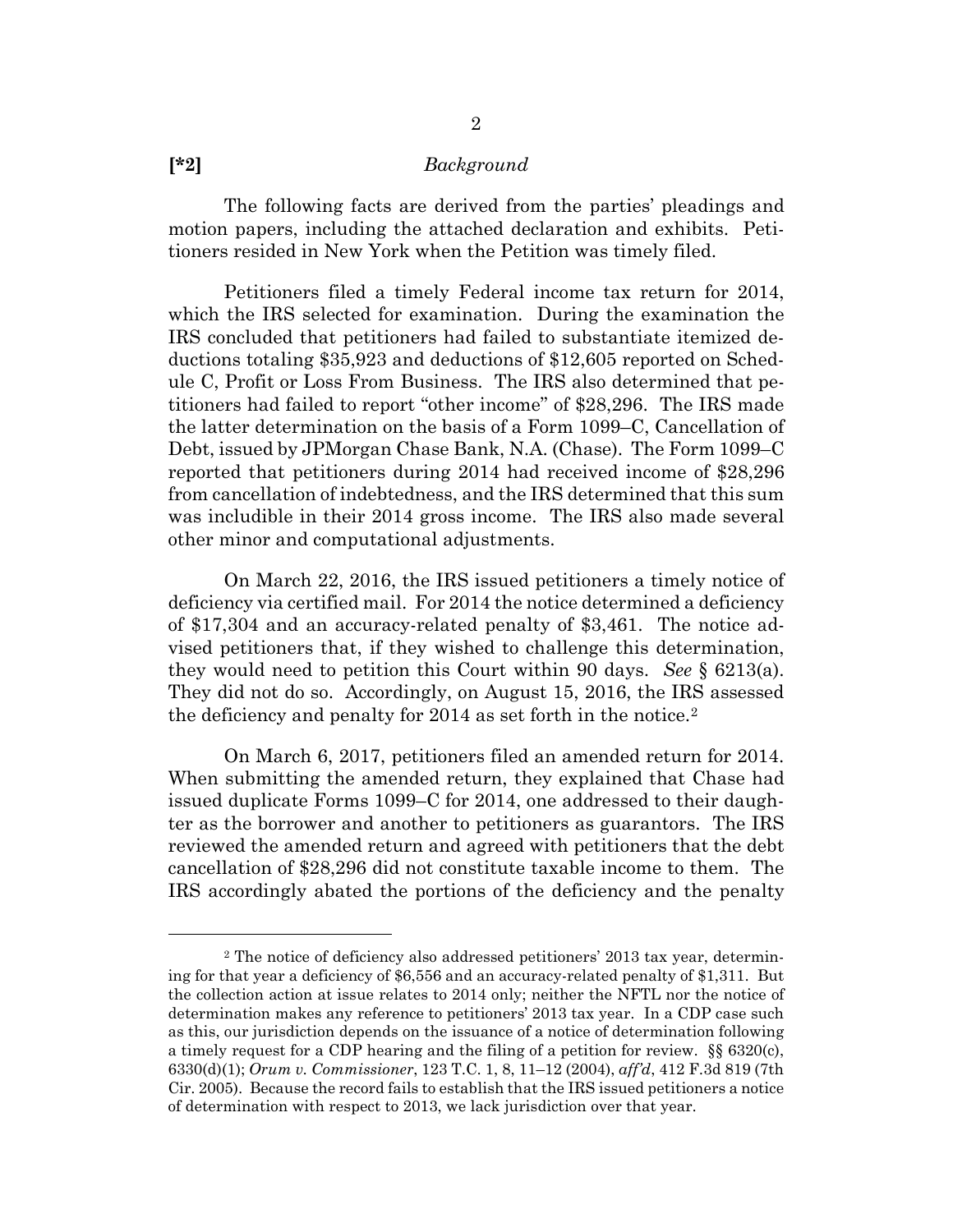**[\*3]** attributable to cancellation-of-indebtedness income. For 2014 this reduced the deficiency to \$10,231 and the penalty to \$2,046. On March 13, 2018, petitioners signed Form 4549, Income Tax Examination Changes, which reflected these modifications.

On November 5, 2019, in an effort to collect the reduced balance due, the IRS issued petitioners Letter 3172, Notice of Federal Tax Lien Filing and Your Right to a Hearing. Petitioners timely submitted Form 12153, Request for a Collection Due Process or Equivalent Hearing.[3](#page-2-0) They expressed interest in a collection alternative, checking the box "Installment Agreement." As the basis for their dispute they stated that "incorrect \$28,000 liability was added to income [for 2014] due to incorrect information that agency [Chase] reported [to] IRS."

Petitioners' case was assigned to an SO in the IRS Independent Office of Appeals in Holtsville, New York. The SO verified that petitioners' tax liability for 2014 had been properly assessed, that the accuracyrelated penalty had received the requisite supervisory approval, and that all other legal and administrative requirements had been satisfied. On September 14, 2020, the SO acknowledged petitioners' hearing request and scheduled a telephone conference for October 27, 2020. The SO advised them that, if they were requesting a collection alternative, they would need to submit Form 433–A, Collection Information Statement for Wage Earners and Self-Employed Individuals, with supporting financial data. They did not do so.

Petitioners participated in the telephone conference as scheduled. During the conference the SO explained that the \$28,296 of cancellationof-indebtedness income had already been removed from their 2014 account. The SO advised that this reversal reduced, but did not eliminate, the deficiency and penalty for 2014 because the IRS had made other adjustments, including the disallowance of itemized deductions of \$35,923 and Schedule C expense deductions of \$12,605. The SO explained that petitioners could not challenge these adjustments during the CDP hearing because they had had a prior opportunity to do so, i.e., by petitioning this Court within 90 days of receiving the notice of deficiency.

Although petitioners had not submitted Form 433–A before the hearing, the SO offered them another chance to do so. On November 3, 2020, they submitted Form 433–D, Installment Agreement, offering to

<span id="page-2-0"></span><sup>&</sup>lt;sup>3</sup> The record indicates that the IRS in May 2017 issued petitioners a levy notice. Petitioners did not timely submit Form 12153 with respect to that levy notice.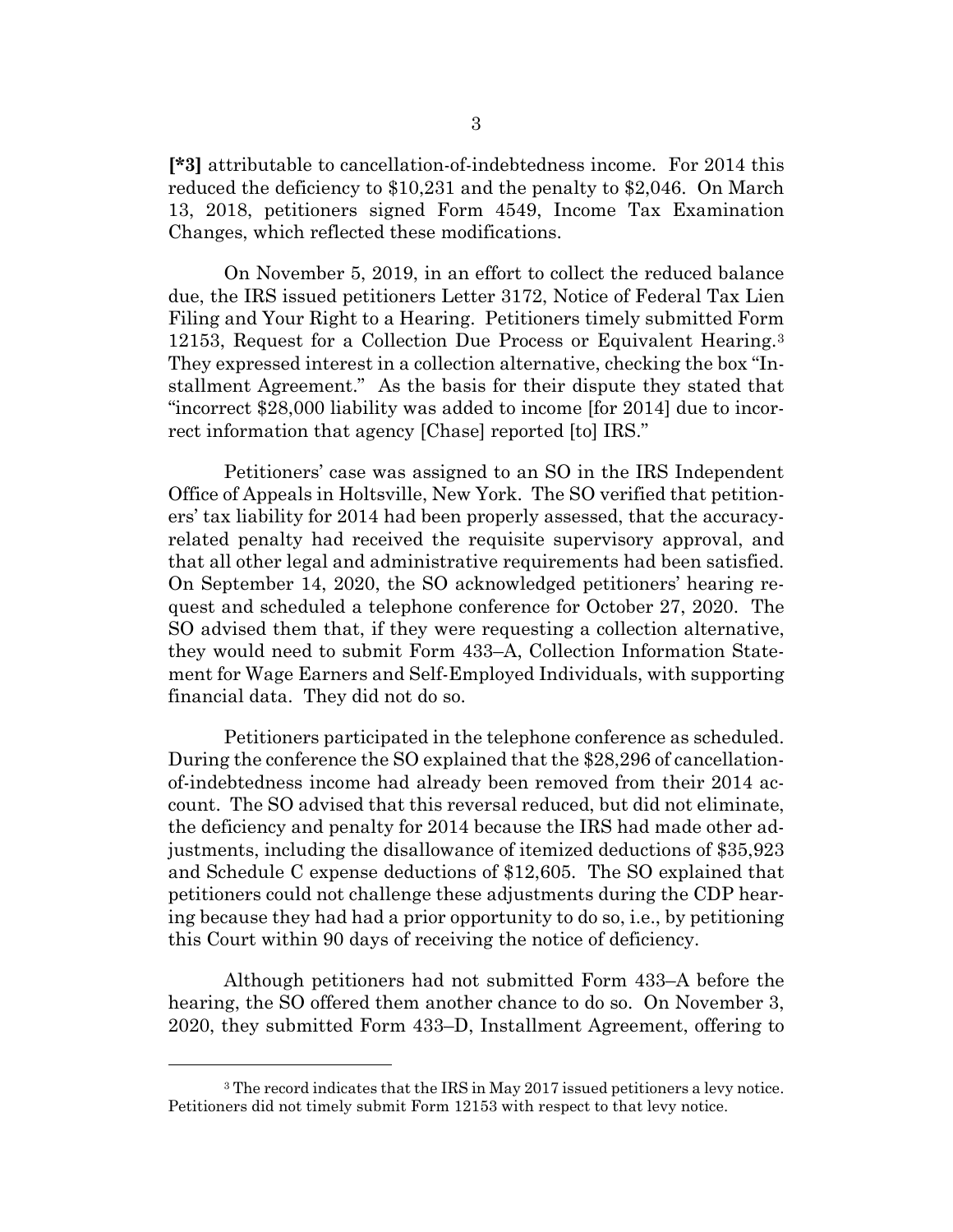**[\*4]** make monthly payments of \$230. The SO confirmed receipt and scheduled another telephone conference to discuss their proposal.

On November 12, 2020, petitioners telephoned the SO, again asking about the \$28,296 cancellation-of-indebtedness income. The SO explained a second time that the IRS had already removed that income from their account, reducing their deficiency to \$10,231 and the penalty to \$2,046. Petitioners asked why they still owed tax, and the SO reminded them that the IRS had made a number of other, unrelated adjustments—chiefly, disallowance of deductions exceeding \$48,000.[4](#page-3-0) The SO instructed petitioners to call back in December 2020 to discuss their proposed installment agreement.

On December 21, 2020, petitioners called the SO to discuss the case. They continued to question their underlying liability for 2014. The SO again explained why they still owed tax and why they were not permitted to challenge the IRS's disallowance of deductions as reflected in the notice of deficiency. The SO asked whether they wanted to discuss the proposed installment agreement or the possibility of lien withdrawal. Petitioners declined, so the SO advised them that she would close the case.

On April 27, 2021, the IRS issued the notice of determination sustaining the NFTL filing. Petitioners timely petitioned this Court, listing the Chase Form 1099–C as the reason they "disagreed with the IRS determination in this case." On February 9, 2022, respondent filed his Motion, to which we directed petitioners to respond by March 14, 2022. They did not file a response to the Motion, but they did file a pre-trial memorandum and a subsequent letter, in both of which they challenged the Chase Form 1099–C; they raised no issue regarding collection alternatives.

#### *Discussion*

#### A. *Summary Judgment Standard*

The purpose of summary judgment is to expedite litigation and avoid costly, time-consuming, and unnecessary trials. *Fla. Peach Corp. v. Commissioner*, 90 T.C. 678, 681 (1988). The Court may grant summary judgment when there is no genuine dispute as to any material fact

<span id="page-3-0"></span><sup>4</sup> The IRS reduced the deficiency by \$7,073 and the penalty by \$1,415, but the Form 4549 listed these amounts as "overpayments." This might explain why petitioners asked the SO why they still owed tax.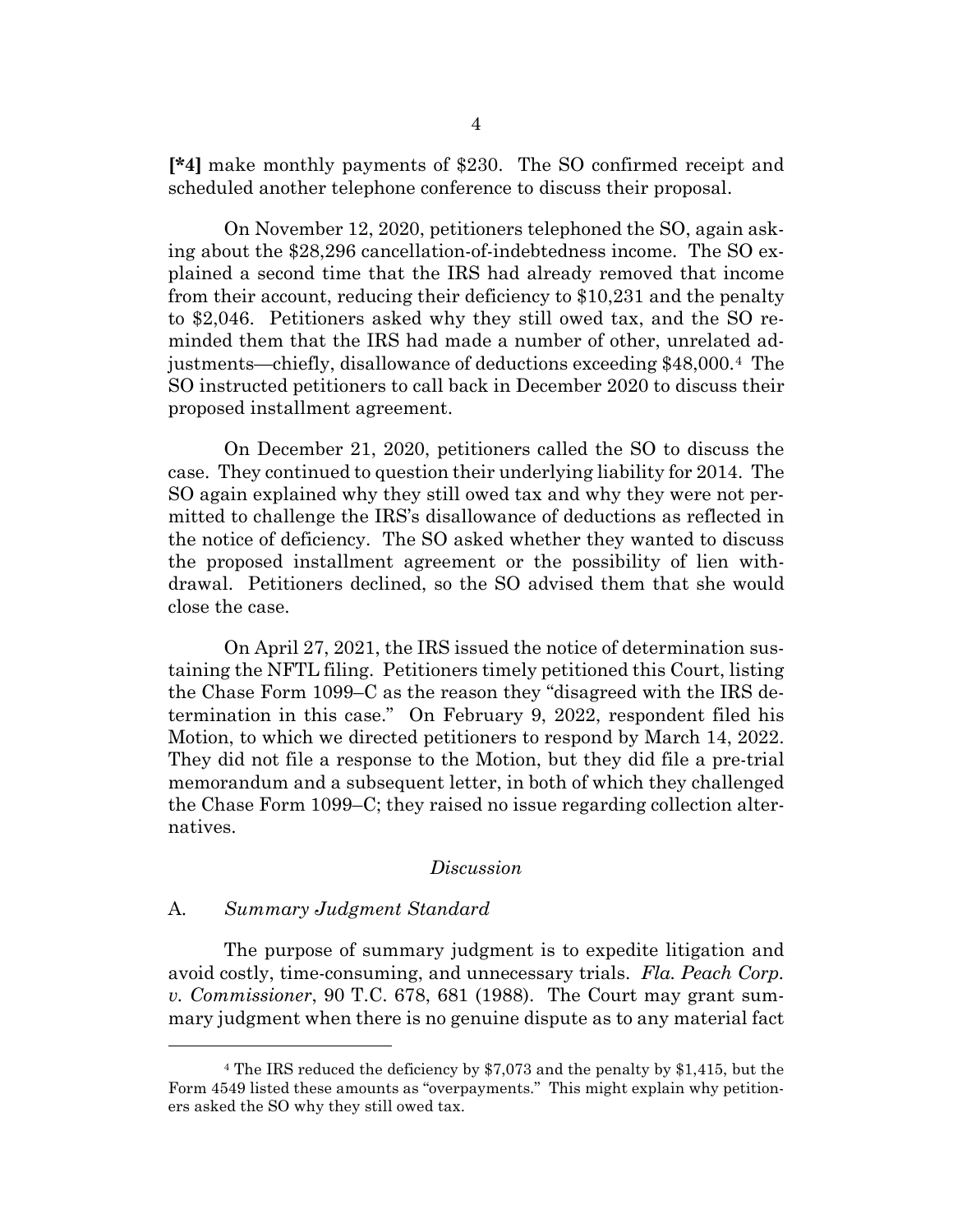**[\*5]** and a decision may be rendered as a matter of law. Rule 121(b); *Sundstrand Corp. v. Commissioner*, 98 T.C. 518, 520 (1992), *aff'd*, 17 F.3d 965 (7th Cir. 1994). Where the moving party properly makes and supports a motion for summary judgment, "an adverse party may not rest upon the mere allegations or denials of such party's pleading" but must set forth specific facts showing a genuine dispute for trial. Rule 121(d). Petitioners have identified no material facts in genuine dispute, and we find that this case may be adjudicated summarily.

#### B. *Standard of Review*

Sections 6320(c) and 6330(d)(1) do not prescribe the standard of review that this Court should apply in reviewing an IRS administrative determination in a CDP case. The general parameters for such review are marked out by our precedents. Where the validity of a taxpayer's underlying liability is properly at issue, we review the IRS determination de novo. *Goza v. Commissioner*, 114 T.C. 176, 181–82 (2000). Where the taxpayer's underlying liability is not properly at issue, we review the IRS decision for abuse of discretion only. *See id.* at 182. Abuse of discretion exists when a determination is arbitrary, capricious, or without sound basis in fact or law. *See Murphy v. Commissioner*, 125 T.C. 301, 320 (2005), *aff'd*, 469 F.3d 27 (1st Cir. 2006).

A taxpayer may dispute his underlying liability in a CDP case, but only if he did not receive a valid notice of deficiency or otherwise have a prior opportunity to contest his liability. § 6330(c)(2)(B); *Sego v. Commissioner,* 114 T.C. 604, 609 (2000). A notice of deficiency is valid if it was properly mailed to the taxpayer at his last known address. § 6212(b)(1); *Hoyle v. Commissioner*, 131 T.C. 197, 200, 203–04 (2008), *supplemented by* 136 T.C. 463 (2011). The taxpayer's last known address is generally the address appearing on his "most recently filed and properly processed Federal tax return." Treas. Reg. § 301.6212-2(a).

The record confirms that the IRS mailed a valid notice of deficiency to petitioners' last known address, which is the same address they listed on the Petition. They did not dispute receipt of that notice, either during the CDP hearing or in their Petition. They had had a prior opportunity to challenge their 2014 liability by petitioning this Court in response to the notice of deficiency. Because they failed to do so, they were not entitled to challenge their 2014 tax liability during the CDP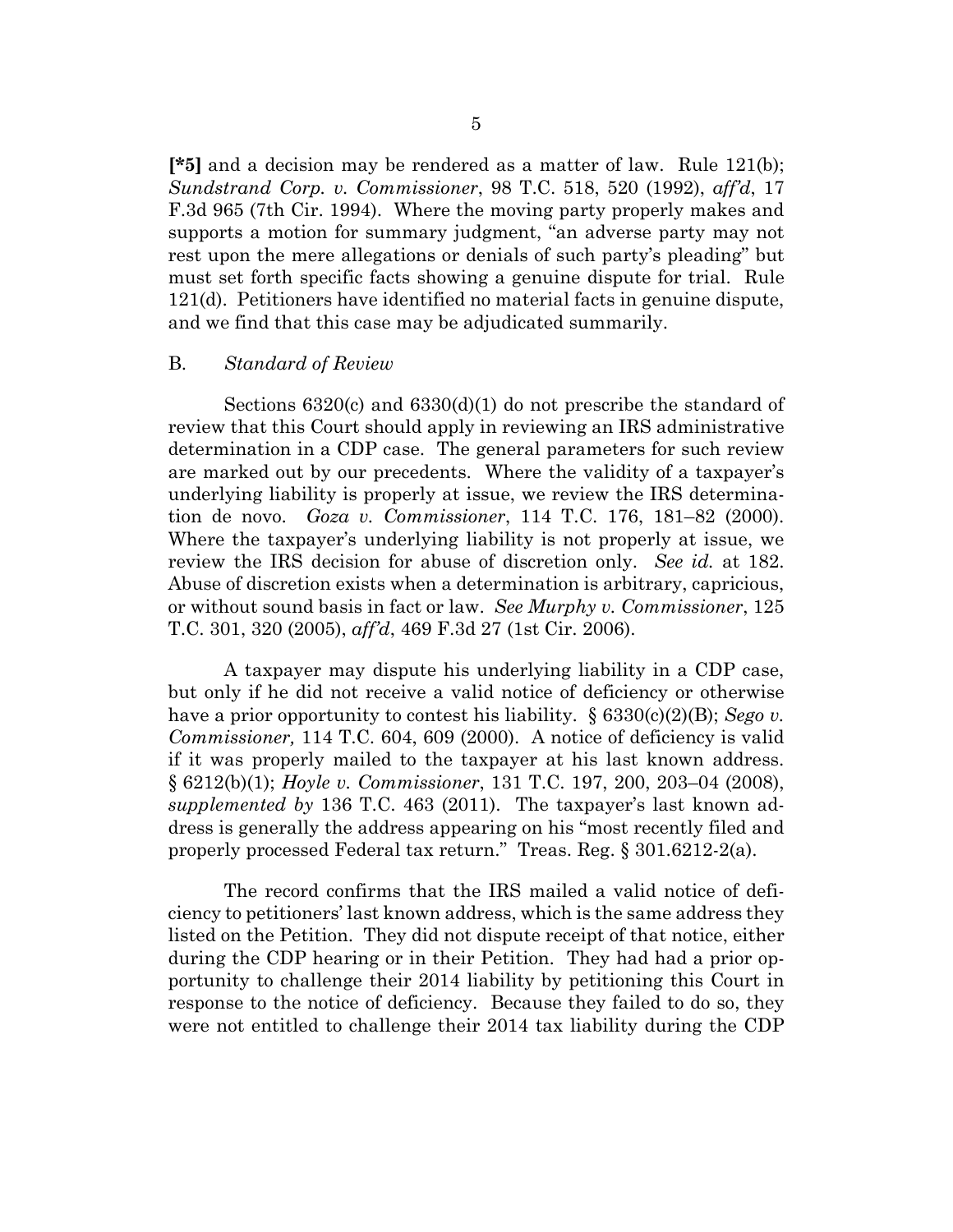**[\*6]** hearing or in this Court. We thus review the SO's actions for abuse of discretion only. *See* § 6330(c)(2)(B); *Goza*, 114 T.C. at 182.[5](#page-5-0)

#### C. *Abuse of Discretion*

In deciding whether the SO abused her discretion in sustaining the collection action, we consider whether she (1) properly verified that the requirements of applicable law or administrative procedure have been met, (2) considered any relevant issues petitioners raised, and (3) considered "whether any proposed collection action balances the need for the efficient collection of taxes with the legitimate concern of [petitioners] that any collection action be no more intrusive than necessary." § 6330(c)(3); *see* § 6320(c). Our review of the record establishes that the SO properly discharged all of her responsibilities under sections 6320(c) and 6330(c).

The SO confirmed that all applicable legal and administrative requirements had been met. She verified that the notice of deficiency was sent to petitioners' last known address and that their tax liability was properly assessed. And she confirmed that the accuracy-related penalty for 2014 received the requisite supervisory approval under section 6751(b)(1). The only issue petitioners raised was the \$28,296 cancellation-of-indebtedness income, and the SO appropriately explained to petitioners that this problem had already been remedied.

Although petitioners failed to submit a Form 433–A, the SO gave them several opportunities to propose a collection alternative. Petitioners ultimately suggested an installment agreement, and the parties had a telephone conversation about this. During that call the SO asked them whether they wished to pursue their installment agreement proposal or another collection alternative, such as lien withdrawal. When they declined, the SO advised them that she would close the case and uphold the NFTL filing.

<span id="page-5-0"></span><sup>&</sup>lt;sup>5</sup> Even if petitioners were entitled to challenge their underlying liability, they failed to raise a proper challenge during the CDP hearing. *See LG Kendrick, LLC v. Commissioner*, 146 T.C. 17, 34 (2016), *aff'd*, 684 F. App'x 744 (10th Cir. 2017). The only liability-related issue they mentioned to the SO was the \$28,296 of cancellationof-indebtedness income, which had already been removed from their 2014 account. They neither addressed nor submitted evidence regarding the adjustments on which their reduced liability was based, chiefly the disallowance of itemized deductions of \$35,923 and Schedule C expense deductions of \$12,605.